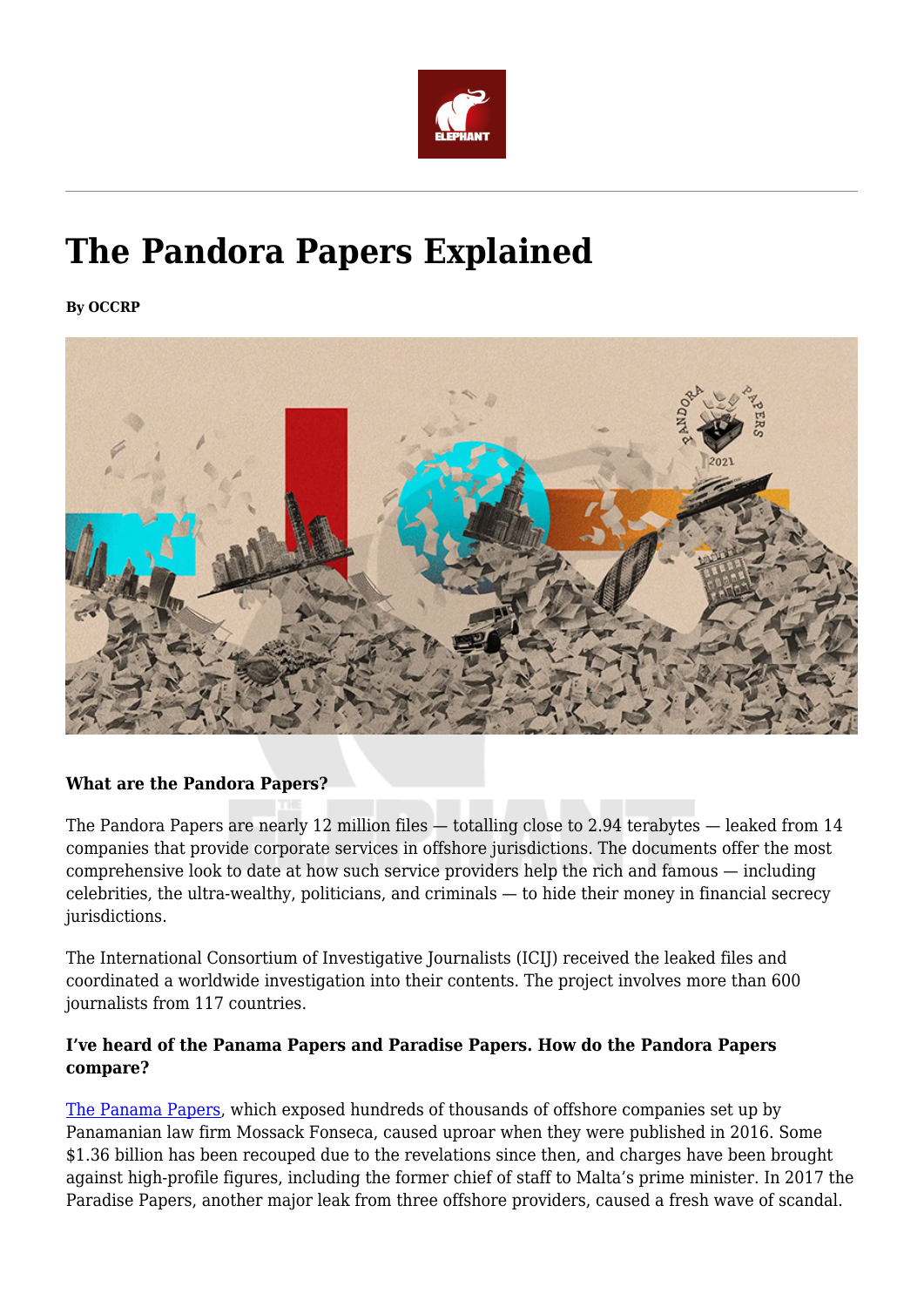What sets the Pandora Papers apart is the leak's scale and scope. The data from 14 service providers gives an unprecedented insight into the offshore industry, showing once and for all that cases of tax evasion, money laundering, and other malfeasance exposed by previous investigations are not down to a few rogue operators, but are an essential part of how this secretive industry works.

"It's not just bad apples," said Rachel Etter-Phoya, a senior researcher at the Tax Justice Network.

"There are a lot of people that do this, a lot of players across the world."

# **What is "offshore," and why should I care?**

The offshore system is a key part of our globalized economy. For decades, an army of lawyers, accountants, and advisers has helped corporations and the world's rich stash their money in low-tax jurisdictions with opaque disclosure laws. Estimates put the [amount of money in offshores in the](https://www.imf.org/external/pubs/ft/fandd/2019/09/tackling-global-tax-havens-shaxon.htm) [trillions of dollars.](https://www.imf.org/external/pubs/ft/fandd/2019/09/tackling-global-tax-havens-shaxon.htm) But this system is also exploited by organized crime groups, and is also increasingly being used by corrupt leaders to stash their own ill-gotten gains abroad. Tax avoidance alone is estimated to cost the world's poorest countries \$200 billion a year — far in excess of what they receive in development assistance.

Increasingly, the offshore industry is extending beyond palm-fringed Caribbean islands into major commercial hubs such as London, New York, and Dubai. The British capital in particular has seen a huge influx of cash into its luxury real estate sector from other offshore hubs, while U.K.-registered shell companies are frequently used in corruption schemes and by criminal enterprises. One growing offshore destination detailed in the leak is about as far as you can get from a tropical island: the landlocked U.S. state of South Dakota.

The offshore industry allows its clients to build astoundingly complex webs of ownership that are often nearly impossible to unravel. This doesn't just starve developing countries of much-needed revenue, but also hurts developed countries by pushing up the price of real estate, enabling political corruption, and even spurring the growth of illiberal political movements.

"The risks posed by anonymous companies are too high to justify that they continue to operate in such secretive environments," said Maira Martini, an expert in illicit financial flows at Transparency International.

# **What is a corporate service provider? Who are the service providers in the data?**

Corporate service providers are professionals such as lawyers, accountants, or independent trust companies that help their clients create and administer companies and other legal entities. They usually offer a wide range of services, from incorporating shell companies to acting as directors and shareholders. They are in effect the gatekeepers of the global financial system, often helping build complex corporate networks that make it more difficult for authorities to track flows of money.

The Pandora Papers contain documents from 14 offshore providers based around the world. Most of the files (3.76 million) come from Trident Trust Group, one of the world's largest such firms, which has operated since the late 1970s in offshore havens including the British Virgin Islands, the Seychelles, and Panama, as well as the U.S and the U.K. It's one of the world's largest offshore service providers.

The second-largest tranche (2.19 million files) is from the Panamanian law firm Alemán, Cordero, Galindo & Lee, also known as Alcogal, which created and maintained anonymous entities for nearly half of the politicians whose names appear in the Pandora Papers, according to an ICIJ analysis. Its clients include the king of Jordan, the president of Ecuador, and the ruling family of Kenya.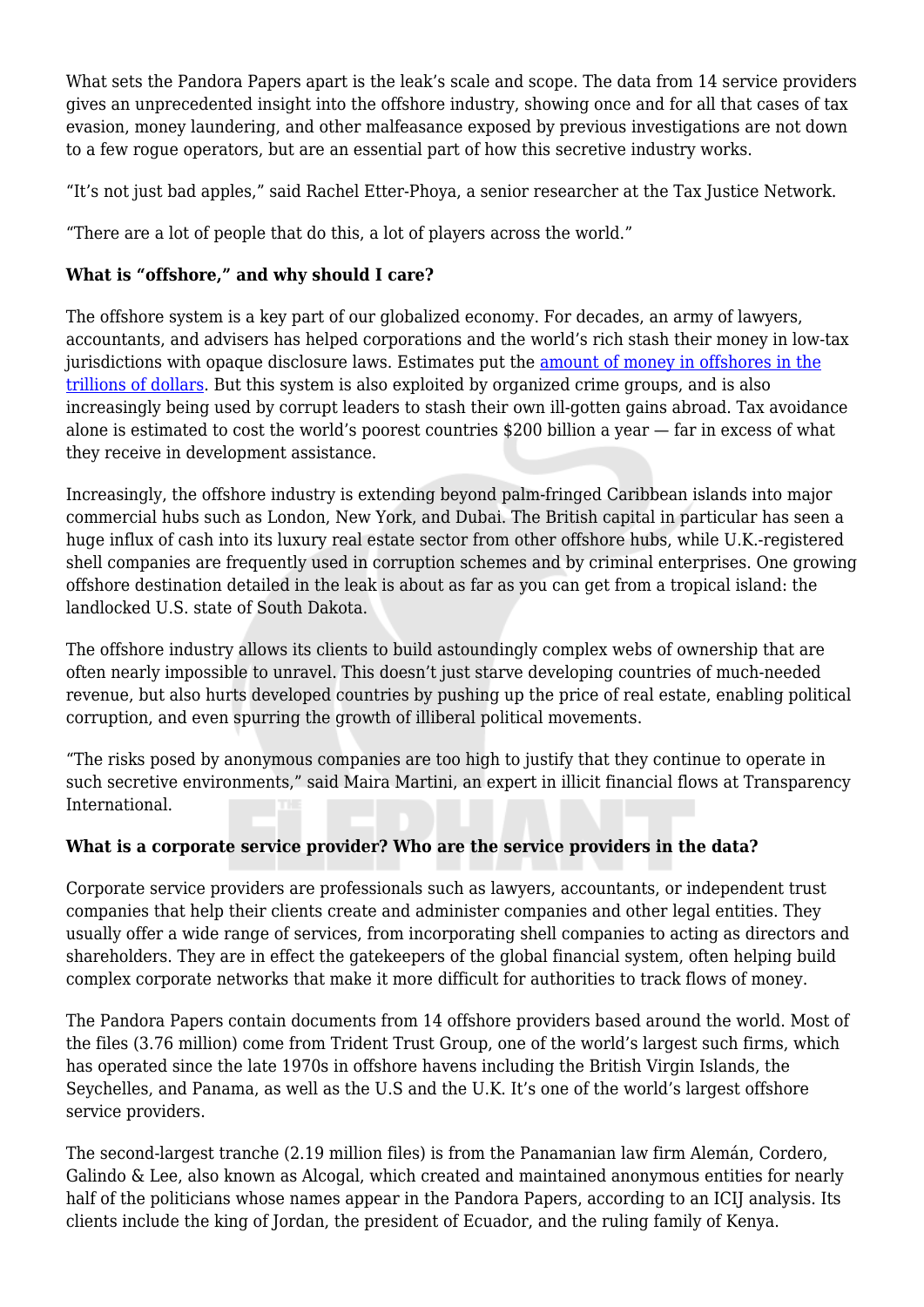The full list of service providers is here:

#### **Who appears in the Pandora Papers data?**

The data contains a who's who of business people, politicians, and others close to wealth and power, including 35 current and former national leaders and 130 people on the Forbes list of billionaires.

Merely appearing in the data is not a sign of wrongdoing. OCCRP's stories focus on cases in which government officials and those close to them have been involved in dealings that may have been illegal, unethical, or against the public interest.

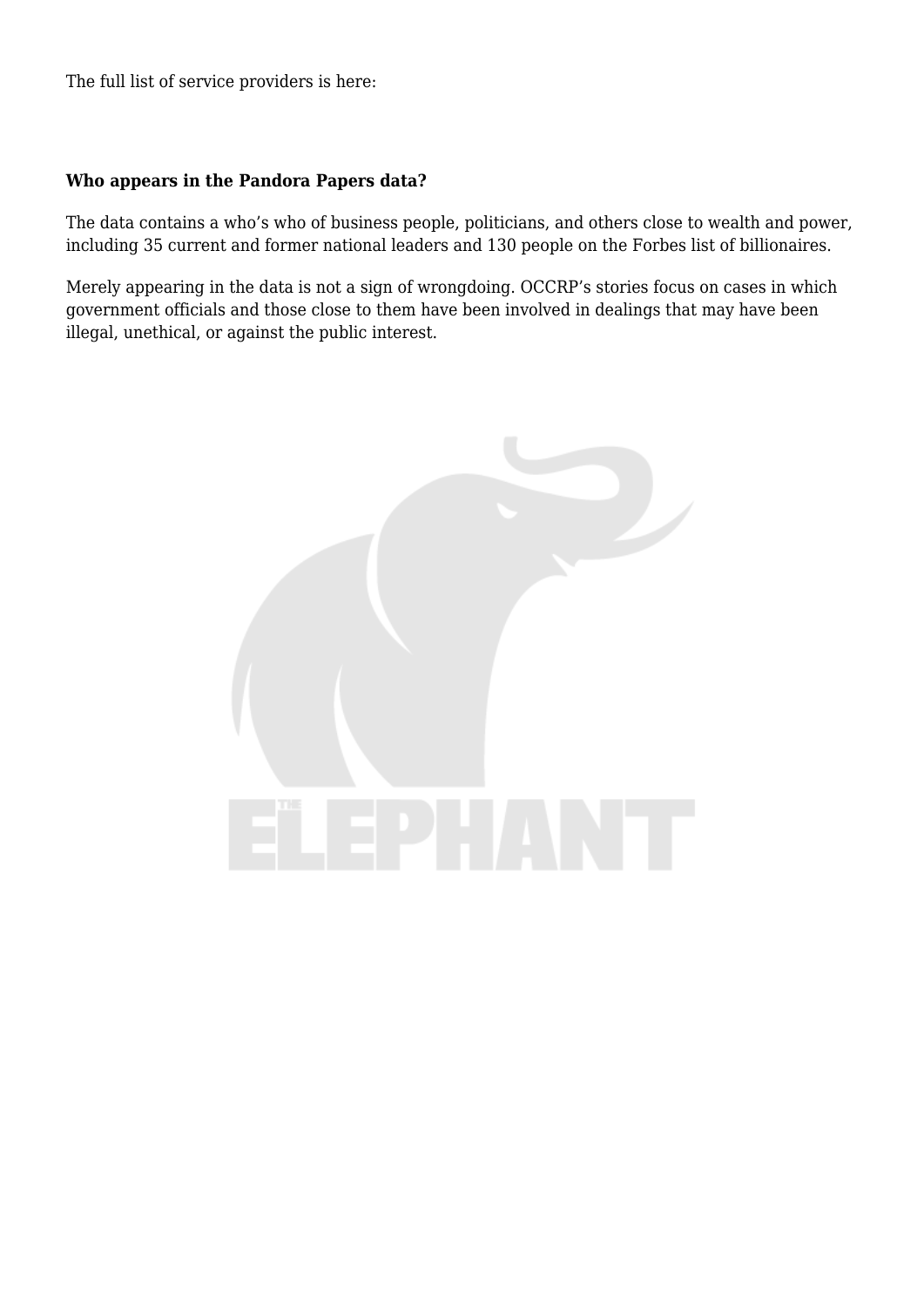## Where are the politicians in the Pandora Papers from?

The Pandora Papers shows that more than 300 politicians, from more than 90 countries and territories, had offshore companies in secrecy jurisdictions.

|                                                           | Africa Americas Asia Europe | Middle East |  |  |
|-----------------------------------------------------------|-----------------------------|-------------|--|--|
| Alcogal                                                   |                             |             |  |  |
| Weightha offshore companies used for any they always had? |                             |             |  |  |

# **What are offshore companies used for? Are they always bad?**

19 34 **Trident Trust**  $10$ Offshores entities have plenty of uses that are perfectly legal — even if their benefits for the broader public are debatable. Corporations use them to minimize tax, avoid cumbersome regulations, or protect themselves from corrupt legal systems where their assets may be under threat. Rich people may use them to protect inheritances, or to ensure their interests in the event of an expensive divorce. Some also argue that offshores help protect the safety of people in countries where kidh doping for ransom is rife.

Alpha However, offshores also facilitate crime and corruption, including financing for extremist groups and disinformation campaigns. While in the past a dirty official may have struggled to hide their illgottem funds, sophisticated offshore structures allow illicit money to be moved abroad and hidden? with ease. Over the years, OCCRP has exposed multiple massive operations for laundering dirty cash — known as "laundromats" — connected to corrupt elites in countries such as Russia and Azerbaijan. Such schemes usually use layers of offshores and proxy owners in order to obscure their operations and the source of their money.

## **What is a "politically exposed person?"**

A "politically exposed person" (PEP) is someone who has been entrusted with a prominent public function, such as a member of parliament, a minister, an ambassador, or a judge, or an immediate family member of such a person.

Because of their positions, which put them close to public funds, PEPs are considered at higher risk of money laundering. Financial institutions and service providers like the ones in the Pandora Papers leak typically claim that they subject PEPs to greater scrutiny before acting on their behalf. But the leak shows that, in practice, service providers often have no qualms about helping such clients hide their wealth using sophisticated offshore structures.